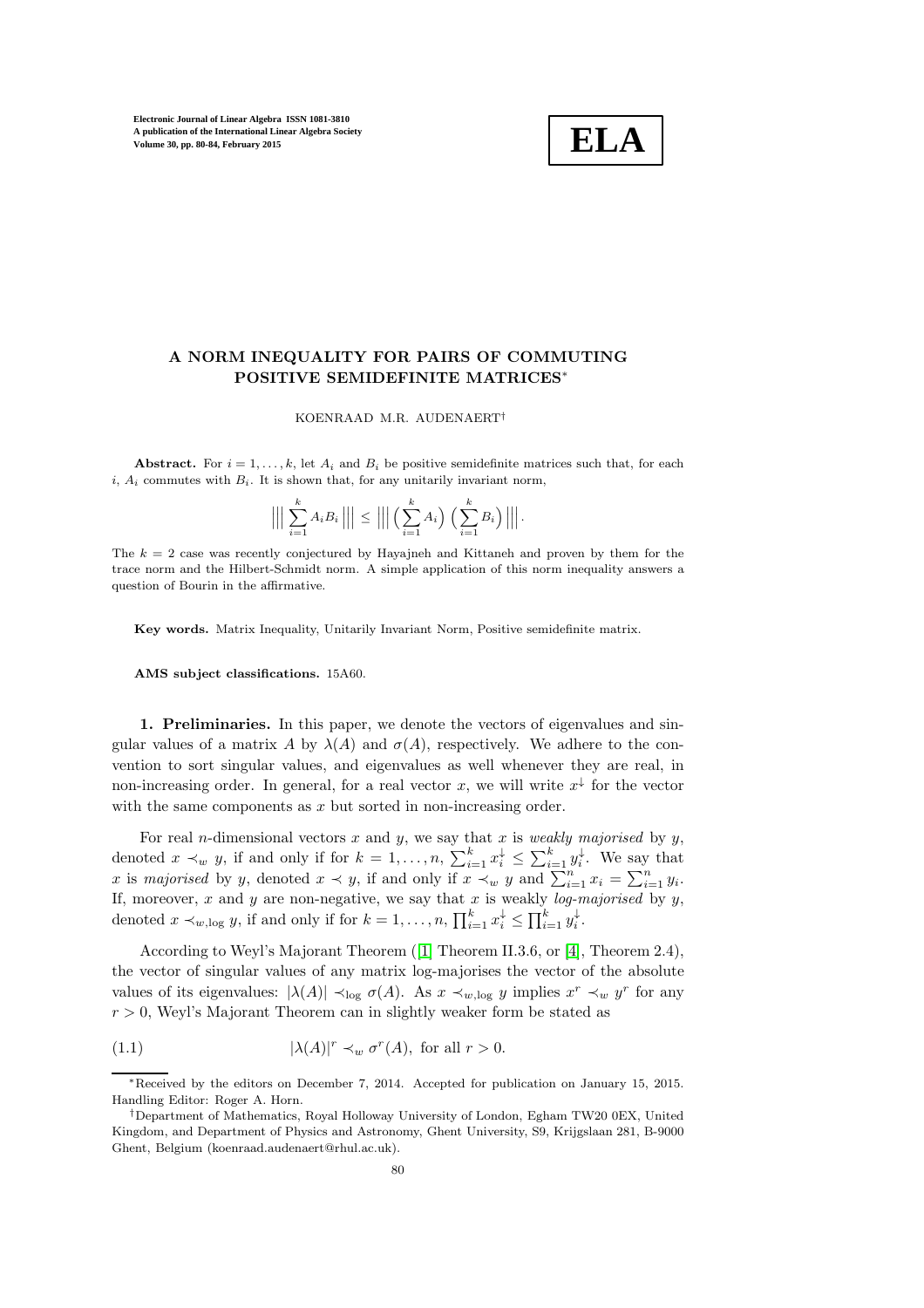**ELA**

A Norm Inequality for Pairs of Commuting Positive Semidefinite Matrices 81

The sum of the k largest singular values of a matrix defines a norm, known as the k-th Ky Fan norm. The convexity of the Ky Fan norms can be expressed as a majorisation relation: for any p such that  $0 \le p \le 1$ ,

<span id="page-1-0"></span>
$$
\sigma(pA + (1-p)B) \prec_w p\sigma(A) + (1-p)\sigma(B).
$$

When  $A$  and  $B$  are positive semidefinite, their singular values coincide with their eigenvalues and we have

(1.2) 
$$
\lambda (pA + (1-p)B) \prec p\lambda (A) + (1-p)\lambda (B).
$$

For positive semidefinite matrices  $A$  and  $B$ , the eigenvalues of  $AB$  are real and non-negative. Furthermore  $\lambda(AB) \prec_{\text{log}} \lambda(A) \circ \lambda(B)$  ([\[4\]](#page-4-1) eq. (2.4)). Hence, we also have

<span id="page-1-1"></span>(1.3) 
$$
\lambda(AB) \prec_w \lambda(A) \circ \lambda(B).
$$

2. A majorisation relation for singular values. We start with a rather technical result concerning a majorisation relation for singular values. For any matrix A, we denote by  $\text{diag}(A)$  the matrix obtained from A by setting all its off-diagonal elements equal to zero.

<span id="page-1-3"></span>LEMMA 2.1. Let S be an  $n \times m$  complex matrix, and let L and M be diagonal, positive semidefinite  $m \times m$  matrices. Then

<span id="page-1-2"></span>
$$
(2.1) \qquad \sigma(SL\operatorname{diag}(S^*S)MS^*) \prec_w \sigma((S(LM)^{1/2}S^*)^2) \prec_w \sigma(SLS^*SMS^*).
$$

*Proof.* Let us begin with the first majorisation inequality. Since  $L, M$ , and  $diag(S^*S)$  are diagonal, they commute, and we can write

$$
SL \operatorname{diag}(S^*S)MS^* = S(LM)^{1/2} \operatorname{diag}(S^*S)(LM)^{1/2}S^*.
$$

This is a positive semidefinite matrix, hence its singular values are equal to its eigenvalues. The same is true for  $(S(LM)^{1/2}S^*)^2$ . Let us introduce  $X = S(LM)^{1/4}$ . Then we have to show that

$$
\lambda(X \operatorname{diag}(X^*X)X^*) \prec \lambda(XX^*XX^*).
$$

In terms of the matrix  $T = X^*X \geq 0$ , this is equivalent to

$$
\lambda(T \operatorname{diag}(T)) \prec \lambda(T^2).
$$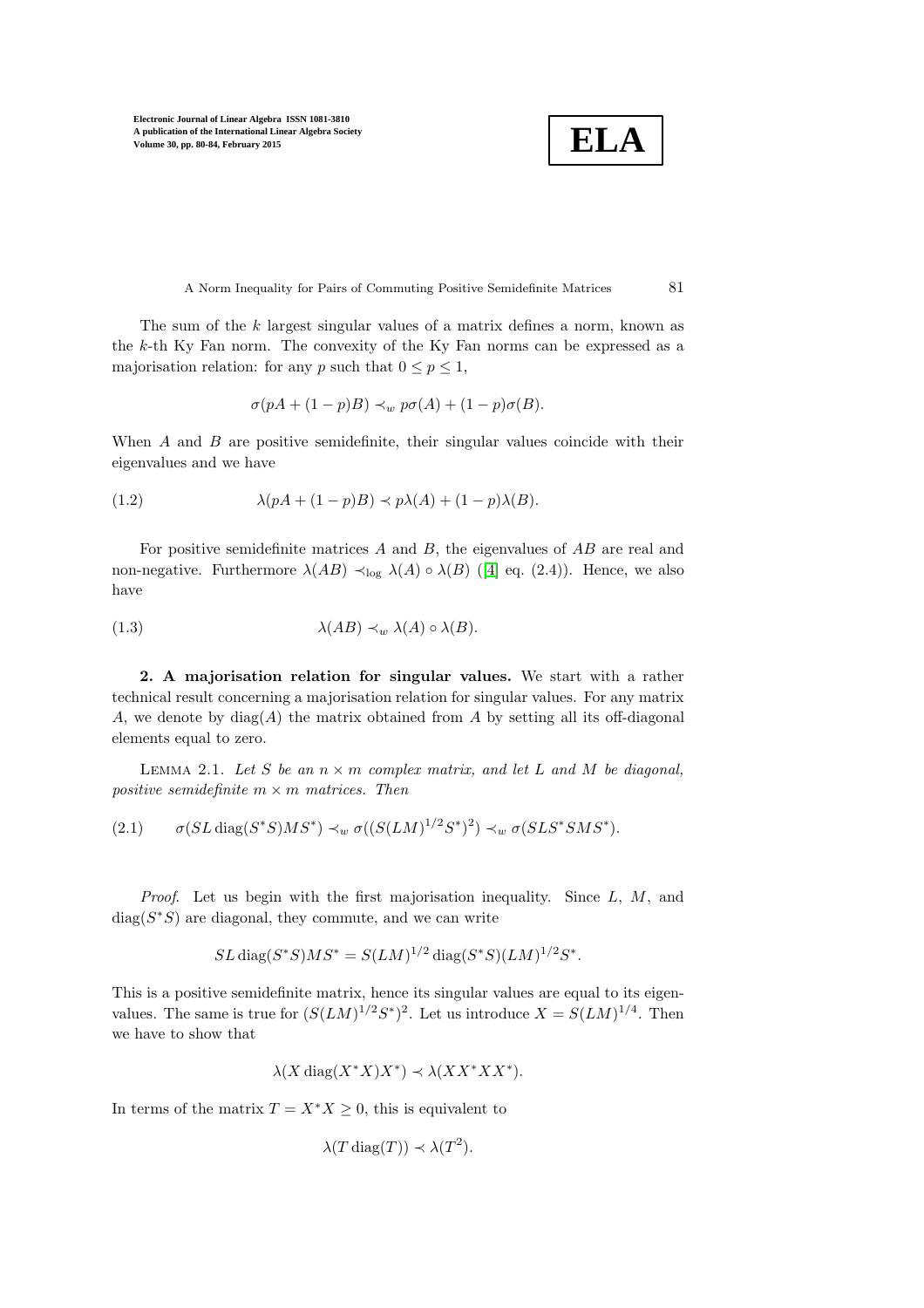

82 K.M.R. Audenaert

Now note that there exist some number m of unitary matrices  $U_j$  such that  $diag(T) =$  $\sum_{j=1}^{m} (U_j T U_j^*)/m$ . Exploiting inequalities [\(1.2\)](#page-1-0) and [\(1.3\)](#page-1-1) in turn, we obtain

$$
\lambda(T \operatorname{diag}(T)) = \lambda(T^{1/2} \operatorname{diag}(T) T^{1/2})
$$
  
\n
$$
= \lambda \left( T^{1/2} \sum_{j=1}^{m} \frac{1}{m} (U_j T U_j^*) T^{1/2} \right)
$$
  
\n
$$
\times \sum_{j=1}^{m} \frac{1}{m} \lambda(T^{1/2} U_j T U_j^* T^{1/2})
$$
  
\n
$$
= \sum_{j=1}^{m} \frac{1}{m} \lambda(T U_j T U_j^*)
$$
  
\n
$$
\times_w \sum_{j=1}^{m} \frac{1}{m} \lambda(T) \lambda(U_j T U_j^*)
$$
  
\n
$$
= \sum_{j=1}^{m} \frac{1}{m} \lambda^2(T) = \lambda(T^2),
$$

which proves the first inequality of  $(2.1)$ .

For the second inequality, note that, since  $(LM)^{1/2}$  and  $S^*S$  are both positive semidefinite, their product has real, non-negative eigenvalues. Thus,

$$
\lambda^{2}((LM)^{1/2}S^{*}S) = |\lambda(L^{1/2}S^{*}SM^{1/2})|^{2} \prec_{w} \sigma^{2}(L^{1/2}S^{*}SM^{1/2}),
$$

by Weyl's Majorant Theorem (eq.  $(1.1)$  with  $r = 2$ ). This implies that

$$
\sigma((S(LM)^{1/2}S^*)^2) = \lambda((LM)^{1/2}S^*S(LM)^{1/2}S^*S)
$$
  
\n
$$
= \lambda^2((LM)^{1/2}S^*S)
$$
  
\n
$$
\prec_w \sigma^2(L^{1/2}S^*SM^{1/2})
$$
  
\n
$$
= \lambda^2((M^{1/2}S^*SLS^*SM^{1/2})^{1/2})
$$
  
\n
$$
= \lambda(M^{1/2}S^*SLS^*SM^{1/2})
$$
  
\n
$$
= \lambda(SLS^*SMS^*)
$$
  
\n
$$
= |\lambda(SLS^*SMS^*)|
$$
  
\n
$$
\prec_w \sigma(SLS^*SMS^*),
$$

where in the last line we again exploit Weyl's Majorant Theorem (eq. [\(1.1\)](#page-0-0) with  $r = 1$ ). This proves the second inequality of [\(2.1\)](#page-1-2).  $\Box$ 

<span id="page-2-0"></span>3. Main result. We can now state and prove the main result of this paper.

THEOREM 3.1. For  $i = 1, ..., k$ , let  $A_i$  and  $B_i$  be positive semidefinite  $d \times d$ matrices such that, for each i,  $A_i$  commutes with  $B_i$ . Then for all unitarily invariant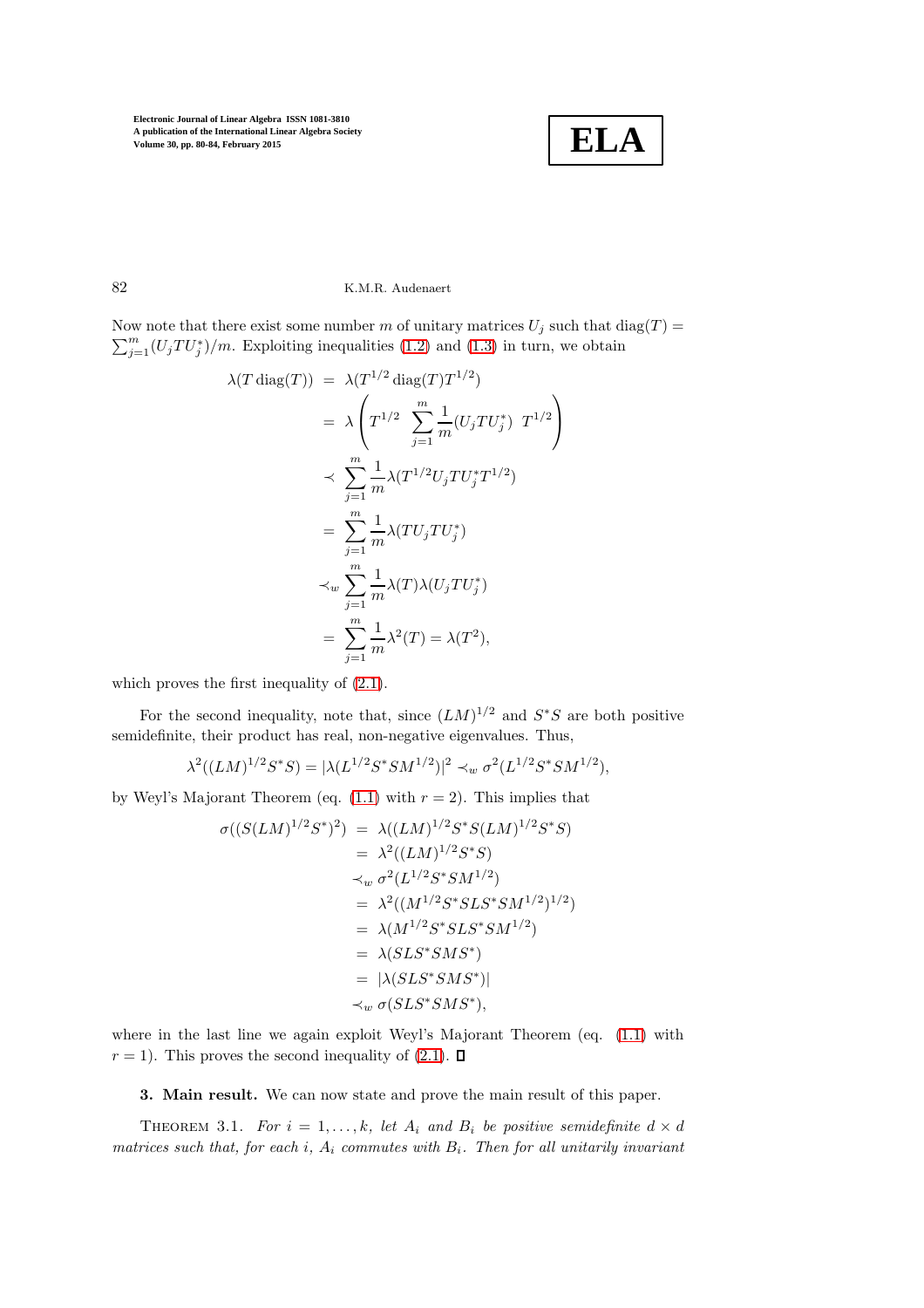

A Norm Inequality for Pairs of Commuting Positive Semidefinite Matrices 83

norms,

<span id="page-3-0"></span>
$$
(3.1) \quad ||| \sum_{i=1}^k A_i B_i ||| \le ||| \left( \sum_{i=1}^k A_i^{1/2} B_i^{1/2} \right)^2 ||| \le ||| \left( \sum_{i=1}^k A_i \right) \left( \sum_{i=1}^k B_i \right) |||.
$$

*Proof.* Let  $A_i$  and  $B_i$  have eigenvalue decompositions

$$
A_i = U_i L_i U_i^*, \quad B_i = U_i M_i U_i^*,
$$

where the  $U_i$  are unitary matrices, and  $L_i$  and  $M_i$  are positive semidefinite diagonal matrices. Let

$$
L = \bigoplus_{i=1}^{k} L_i, \quad M = \bigoplus_{i=1}^{k} M_i, \quad S = (U_1 | U_2 | \cdots | U_k).
$$

Then

$$
\sum_{i=1}^{k} A_i = SLS^*, \quad \sum_{i=1}^{k} B_i = SMS^*, \quad \sum_{i=1}^{k} A_i B_i = SIMS^*.
$$

In addition, the diagonal elements of  $S^*S$  are 1 since all columns of S are normalised. Hence,  $diag(S^*S) = I$ . By Lemma [2.1,](#page-1-3) we then have

$$
\sigma\left(\sum_{i=1}^k A_i B_i\right) \prec_w \sigma\left(\left(\sum_{i=1}^k A_i^{1/2} B_i^{1/2}\right)^2\right) \prec_w \sigma\left(\left(\sum_{i=1}^k A_i\right) \left(\sum_{i=1}^k B_i\right)\right)
$$

which is equivalent to  $(3.1)$ .  $\Box$ 

The case  $k = 2$  is an inequality recently conjectured by Hayajneh and Kittaneh (Conjecture 1.2 in [\[3\]](#page-4-2)) and proven by them for the trace norm and the Hilbert-Schmidt norm.

A simple consequence of Theorem [3.1](#page-2-0) is that for any set of  $k$  positive semidefinite matrices  $A_i$ , all positive functions  $f$  and  $g$ , and all unitarily invariant norms,

(3.2) 
$$
||| \sum_{i=1}^{k} f(A_i)g(A_i)||| \leq ||| \left( \sum_{i=1}^{k} f(A_i) \right) \left( \sum_{i=1}^{k} g(A_i) \right) |||.
$$

Setting  $k = 2$ ,  $f(x) = x^p$  and  $g(x) = x^q$  yields the inequality

(3.3) 
$$
|||A^{p+q} + B^{p+q}||| \le |||(A^p + B^p)(A^q + B^q)|||,
$$

which was conjectured by Bourin [\[2\]](#page-4-3).

Acknowledgment. We acknowledge support by an Odysseus grant from the Flemish FWO.